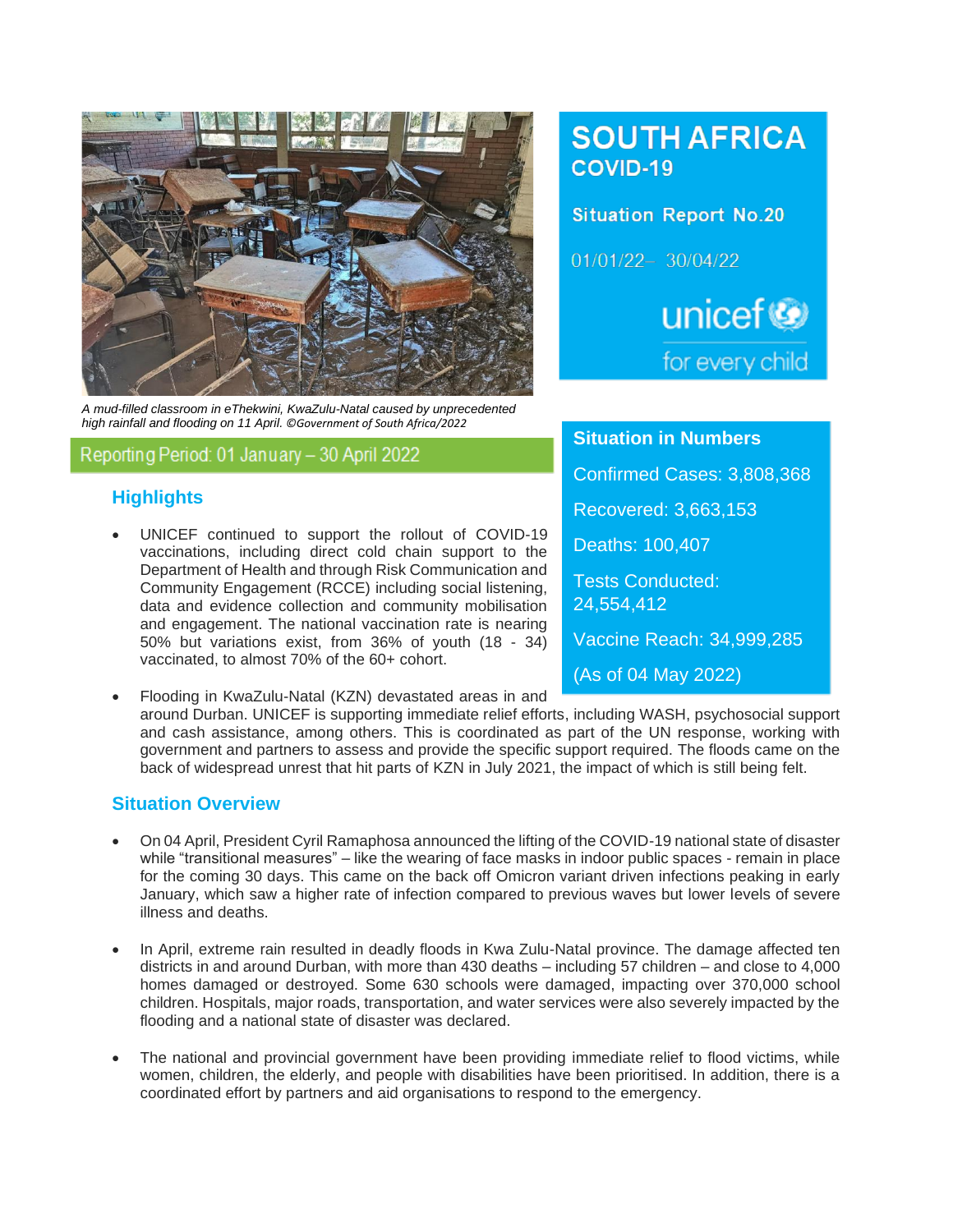## Summary of Emergency Preparedness and Response Actions (COVID-19)

### **Education**

- 1. In response to the flood devastation in KZN, UNICEF advocated and worked with partners, including the Department of Basic Education to ensure that information on the situation – specifically the impact on ECDs and schools – is obtained as part of the assessment. Learning and teaching support materials have been destroyed and there has been severe damage and destruction of furniture, crockery and buildings. UNICEF is supporting a national government task team, working with the KZN Provincial Education Department to ensure that learning recovery is prioritized, as well as salvaging records in schools where administrative material has been lost.
- 2. UNICEF's early learning and basic education response reached more than 4.2 million children from birth to 18 years. This included providing resources to support some 800,000 parents through distance and home-based learning for children during COVID-19 waves, as well as for more than 764,000 early learning and basic education educators.
- 3. UNICEF's technical support to the Department of Basic Education (DBE) included the coordination and planning of the education sector's COVID-19 emergency response through an embedded consultant; guidance and advice on the re-opening of schools and on the education sector COVID-19 vaccination campaigns; and support on the revision of the Standard Operating Procedures for Early Childhood Development Programmes to address, prevent and combat the spread of COVID-19.
- 4. UNICEF's support on education programme adaptation and capacity resulted in the development, updating and promotion of COVID-19 content promoting a safe learning environment for teachers and learners. Training materials were developed for the Community Works Programme (CWP) to screen learners and clean classrooms, alleviating the burden on educators, while distance and homebased learning support for 3.3 million children were provided through the distribution of the *ActiveLearning@Home* series. For children under 6-years, the *Tshwaragano ka Bana and the 'Let's play, learn and grow together'* series reached 142,500 parents/primary caregivers and 780,000 children in schools through the 2Enable (online) content.
- 5. UNICEF's support to the Care and Support in Teaching and Learning (CSTL) pillar included the construction of 151 handwashing stations in schools and 12 Early Childhood Development centers across three provinces improving hand hygiene for 91,000 children
- 6. The provision of psychosocial support for learners and teachers was aligned to the back to school/reopening programme, with Childline, the DBE and Psychological Association of South Africa through which 32,000 children were reached with direct advice, support and referrals if necessary.
- 7. UNICEF participates at the national level in the ECD Employment Stimulus Relief Fund, supported by the Presidential Employment Stimulus, that disbursed funding to assist the ECD sector and its workforce following the impact of COVID-19.
- 8. UNICEF's response to the July 2021 unrest in KZN includes: ongoing support to the repair and reconstruction of infrastructure in 5 schools; providing play-based Learning and Teaching Support Materials (LTSM) for schools that were vandalised; mental health and psychosocial support for teachers, non-teaching staff, practitioners and facilitators on how to cope and respond to traumatic situations; supporting affected schools with the digital recovery and reconstruction of records; and expanding the national school nutrition programme to vulnerable ECD centres not covered under the current DBE programme.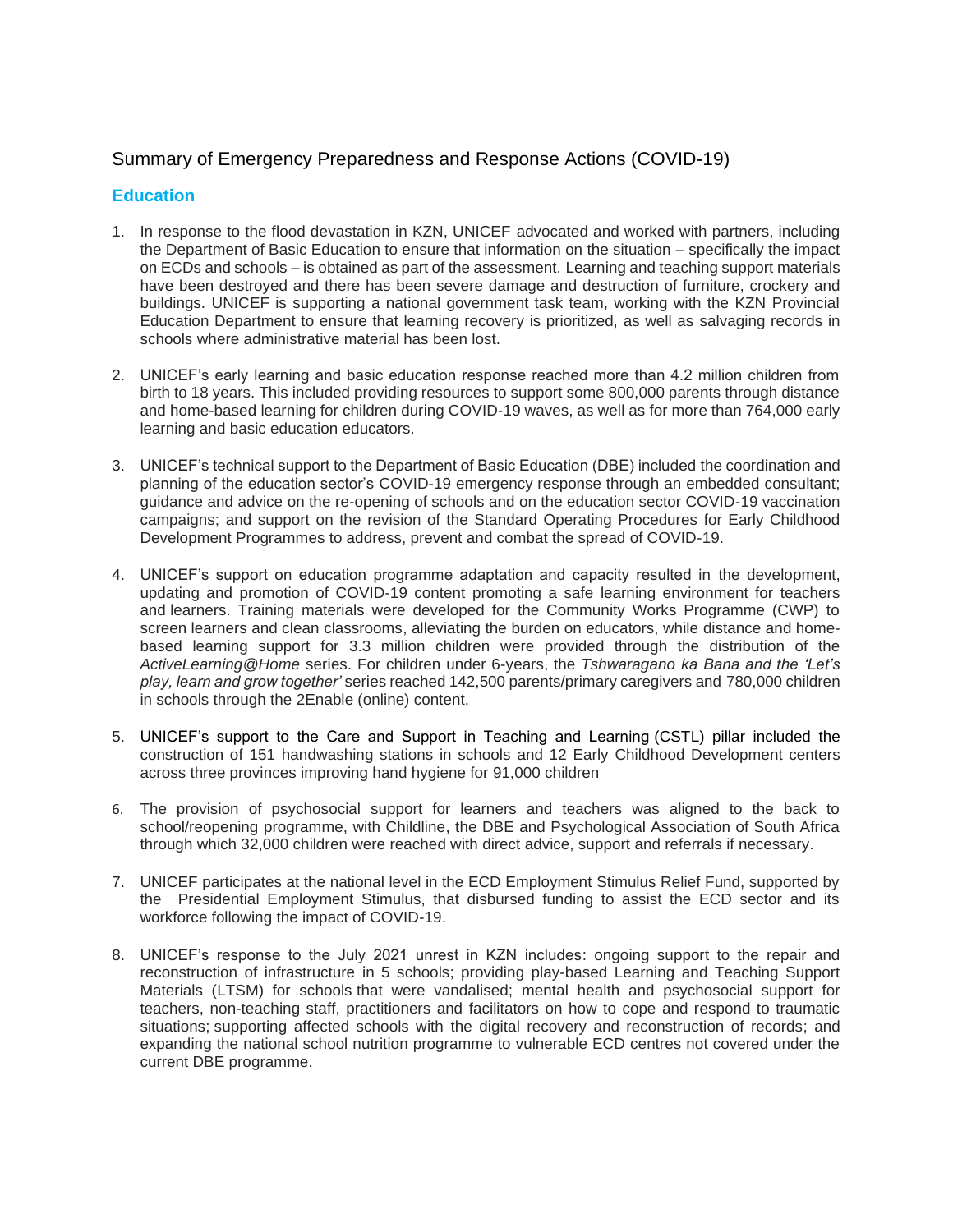## **Child and Social Protection**

- 1. The Department of Social Development (DSD) and UNICEF Real Time Monitoring Tool (RTMT) was used in KZN to assess the impact of the flooding on households. Field teams, consisting of child and youth care workers, reported on the immediate impact to inform response. Feedback showed that livelihoods had been affected and access to power and safe water restricted, while flood damage slowed the emergency response to some areas. UNICEF cash-based interventions were disbursed through partner Future Families to support 160 households affected by the floods.
- 2. UNICEF continues to monitor the impact of COVID-19 on the safety and well-being of children through partner Childline South Africa's monthly reports. These highlight the challenges that children face and in turn enable targeted programming for impact and effective resource allocation.
- 3. Peacebuilding engagements and mediations were held with members of the religious sector and communities as part of the ongoing response to the unrest and violence that took place in Gauteng and KwaZulu-Natal last year. A total of 155 representatives of the religious sector were trained in Eastern Cape, Northern Cape and Free State on care and response to violence against children. The community engagements, including peacebuilding community sessions, were broadcast on national television on two separate occasions and on social media.
- 4. UNICEF provided food relief and social relief through distress packages that were given to communities in three provinces, namely the Eastern Cape, KwaZulu-Natal, and Gauteng, reaching 521 children. Relief efforts ranged from providing school uniforms to children living in difficult circumstances, by providing lunch programs during the holiday and weekends for children, direct food supplies to families affected by poverty as well as supplying sanitary pads.

### **Health and Nutrition**

- 1. UNICEF supported the national cold chain system strengthening COVID-19 and routine immunization work. Five cold chain consultants appointed by UNICEF are supporting the provincial health authorities in the COVID-19 vaccine roll-out, childhood immunization and cold chain activities in KZN, Western Cape, Eastern Cape, North-West and Gauteng provinces. This includes technical input into forecasting of vaccines and ancillary supplies, vaccine stock management, supervision visits with onsite mentoring and conducting and co-facilitating capacity building sessions on effective vaccine management.
- 2. UNICEF improved active case finding to recognize and treat children with acute malnutrition before they become severely wasted, using the family Mid-Upper Arm Circumference (MUAC). This was implemented in Gauteng and Kwazulu-Natal, with 92 community health workers being trained, who inturn reached some 1,851 households with children under five years. Health and child nutrition messages were provided to mothers and caregivers during the training.
- 3. UNICEF supported the revision of the Maternal and Child Health COVID-19 guidelines. The revised guidelines incorporated the latest evidence, data and clinical prevention and treatment for pregnant women, mothers and infants diagnosed with COVID-19 and has been approved by the National Department of German of Health.
- 4. UNICEF implemented the peer mentor program in KwaZulu-Natal, Gauteng and Limpopo provinces. An additional 5,794 pregnant and breastfeeding adolescent girls and young women were enrolled and are receiving peer education and psychosocial support services. One peer mentor lost her home and belongings in the KZN flooding and is being assisted to rebuild by both government and the mothersto-mothers programme.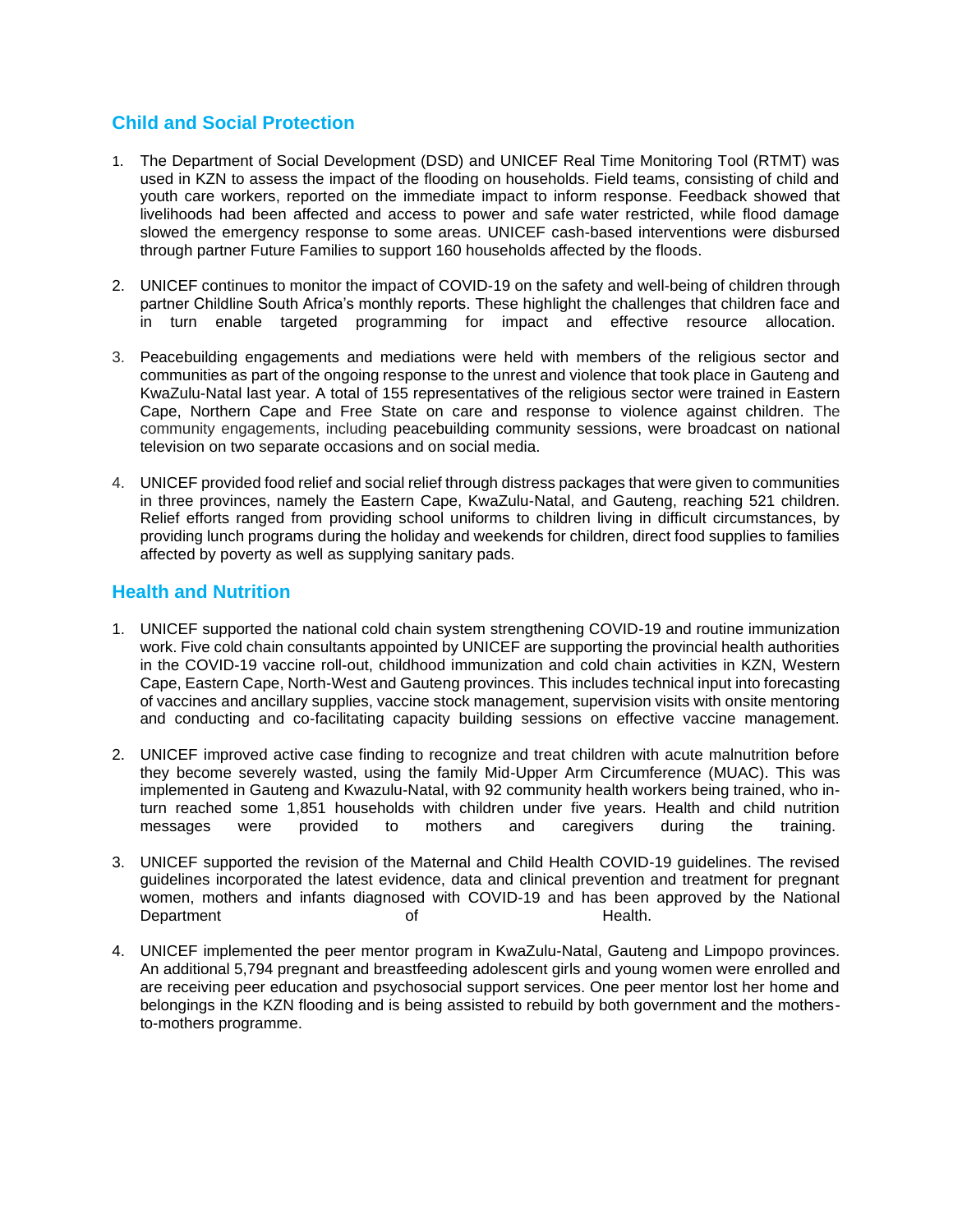### **WASH**

- 1. UNICEF and partners launched a WASH response in support of the flood relief efforts in KwaZulu-Natal province. The work focuses on supporting efforts to ensure access to safe water, to hygiene supplies for affected families, to safe sanitation and handwashing and to safe solid waste management. WASH interventions will be complemented by a WASH Risk Communication and Community Engagement (RCCE) programme.
- 2. UNICEF in collaboration with partners Envirosan and Media In Education Trust (MIET) finalized the installation of 10 handwashing with soap stations in schools in Mpumalanga, North-West and Limpopo provinces. This improved access to handwashing for 3,493 people. Social distancing markers, and stickers above each tap encouraged optimal COVID-19 related handwashing practices.

## **Communication & Partnerships**

#### **Risk Communication and Community Engagement (RCCE)**

- 1. Following the KZN floods, graphics with life-saving information promoting handwashing, water safety, breastfeeding and child-support services were developed in English and isiZulu and circulated hrough provincial government's health and environmental safety structures, community radio, social media and partner networks.
- 2. The first weekly social listening report of online narratives around the flooding was generated using digital monitoring tools developed by the regional office to track online COVID-19 engagements. This tool serves as an early warning system, enabling UNICEF to intervene if divisive and toxic narratives related to the disaster emerge. An ongoing community radio response is being developed with Children's Radio Foundation and its four partner stations, with 190,000 listeners in affected districts.
- 3. The Zwakala campaign played a critical role in providing clear and facts-based information about the COVID-19 vaccine to young people, to increase the number of vaccinations in this age group. Zwakala, with government as a vaccination partner, hosted 4 activations in Johannesburg and Durban where nearly 1,500 vaccinations were administered. With partner, the Community Organising Working Group (COWG), the campaign started a "Month of Activations" targeting 14 areas in Johannesburg with low vaccine uptake. This included using trained mobilisers and extending vaccine services for documented and undocumented alike.
- 4. In partnership with Children's Radio Foundation (CRF), youth reporters at nine partner stations ran interactive shows to promote the COVID-19 vaccine. A report showed that 9 out of 10 youth listeners changed their opinion about the safety of the vaccine after engaging in interactive youth radio programming. Reporters are supported through a WhatsApp discussion group and bi-weekly fact sheets. CRF uses public service announcements and audio clips from youth discussions as the basis for shows. Of 723 listeners who provided feedback, 89% reported that the youth radio show changed their opinion about the safety of the vaccine; of those, 78% said they were no longer concerned about vaccine safety and 74% indicated that listening to the show convinced them to go and get vaccinated.
- 5. The weekly social listening report continued to be distributed through online channels, including the SACoronavirus website, and presented to, among others, the Ministerial Advisory Committee on Social and Behaviour Change. It served as a strong baseline for content development and creative work streams in crafting communications. The reports also informed weekly national communication priorities identified by the national vaccine Demand Acceleration Task Team (DATT), formed to strengthen vaccine roll out.
- 6. The RCCE team submitted three abstracts on UNICEF's COVID-19 response to the International Social and Behaviour Change Summit (SBCC) to be held in Morocco in December. In addition, the team contributed to the development of a fourth, by the National Department of Health Social Listening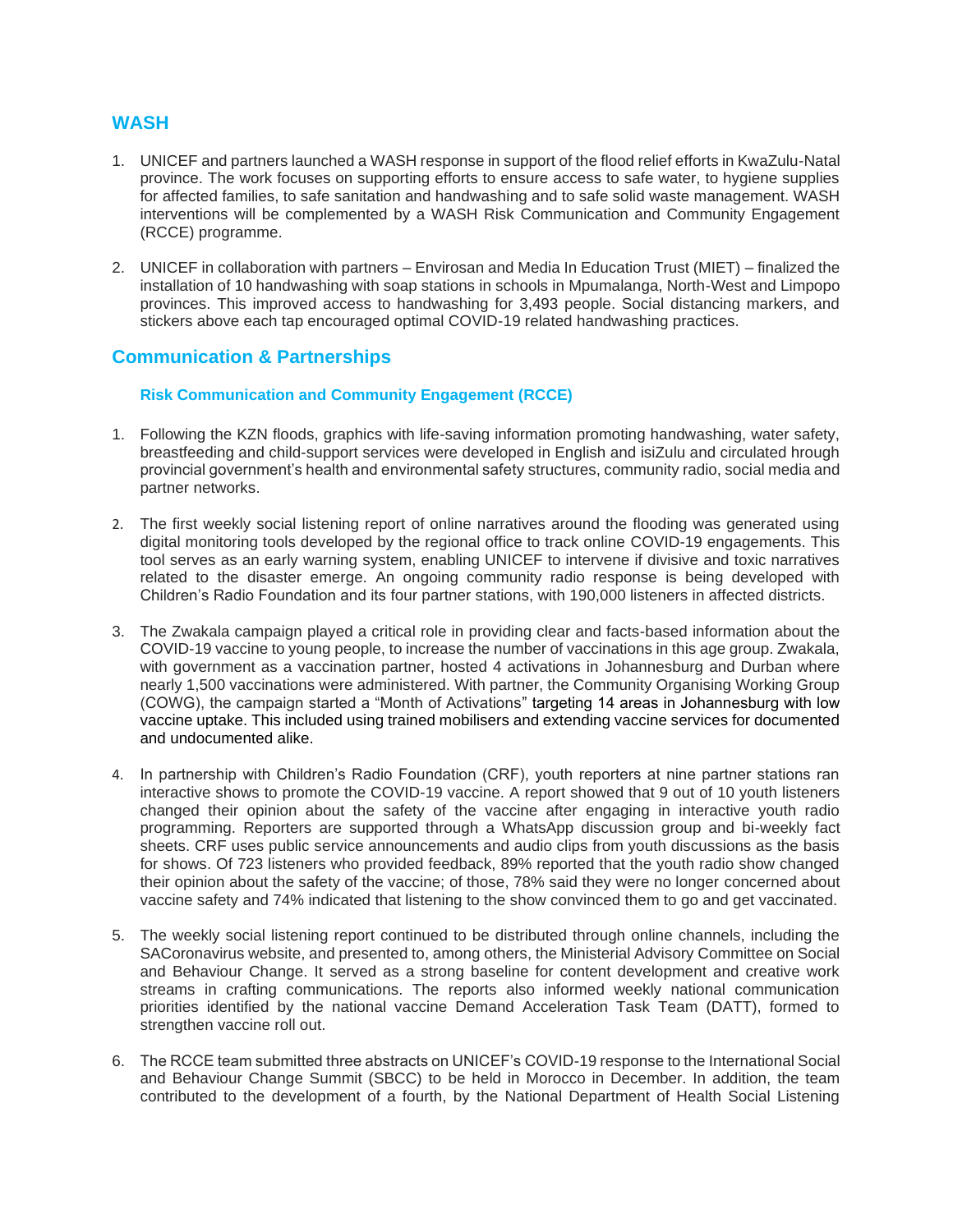workstream, and presented on the country's social listening process at the SBCC Summit's ESAR Regional Consultation in March. This will help to document good practice and to inform related work in the future.

- 7. UNICEF and CRF co-hosted a national meaning-making webinar for youth researchers to validate findings from the multi-country Children and Young People's Participatory research project on mental health. Critical local insights included that mental health is perceived as a foreign, external concept, and is considered a 'privilege'.
- 8. In partnership with World Vision, youth, faith and community leaders in 11 priority sites, across five provinces have been trained to promote COVID-19 vaccine uptake and strengthen local systems of community feedback. As part of the project, the new "Make WASH fun" methodology – developed by Clowns without Borders – is being piloted in the Western Cape, to invigorate hand hygiene promotion and COVID-19 prevention.

## **Communication**

- 1. UNICEF, as deputy-chair of the UN Communications Group (UNCG), worked with the UNCG to communicate the joint UN response to the KZN floods. This follows similar work following the July unrest response in 2021. Broader communication support related to the UN's work on the "District Development Model" in eThekwini district, KZN, also continues.
- 2. Communication support through the activation of various visibility platforms for a range of initiatives, launches and commemorations during the first quarter of 2022 included:
	- a. Breastfeeding Week including messaging that highlighted the advantages of breastfeeding for healthy infants during the pandemic.
	- b. The launch of the Education Plus Initiative focusing, among other issues, on addressing the gaps caused by COVID-lockdown school closures.
	- c. Africa Vaccination Week launch emphasising the importance of routine immunisation catchup and continued COVID-19 vaccination
	- d. The signing of the United Nations Strategic Cooperation Development Framework between the UN agencies in the Government of South Africa
	- e. Launch of podcasts by the Children Radio Foundation, supported by UNICEF focusing on the post-July-unrest recovery
- 3. Media work related to the broad ranging impact of COVID-19 on children's lives included the positioning of an [op-ed](https://www.dailymaverick.co.za/article/2022-02-01-as-we-begin-the-long-recovery-from-the-devastation-of-covid-19-children-and-young-people-must-be-front-and-centre/) by UNICEF's Representative and the CEO of Afrika Tikkun, as well as multiple media appearances in **broadcast**, radio and print / online outlets.

### **Funding Overview and Partnerships**

- UNICEF support to the Department of Health COVID-19 vaccination cold chain management work received a significant boost in March thanks to generous [funding from the Japanese](https://www.unicef.org/southafrica/press-releases/japan-bolsters-unicef-support-covid-19-vaccine-roll-out-south-africa)  [Government.](https://www.unicef.org/southafrica/press-releases/japan-bolsters-unicef-support-covid-19-vaccine-roll-out-south-africa)
- Vital support from Proctor and Gamble has enabled UNICEF to continue work with the Department of Basic Education in rehabilitating schools affected by the unrest in 2021, in-turn improving access to classrooms for children in KZN province.
- Following the KZN flooding, UNICEF South Africa launched an in-store campaign with Cotton On to raise urgent funds for the relief effort.
- The UNICEF South Africa CEO Network met in March to share information on and to discuss the impact of COVID-19 on children's physical and mental wellbeing.